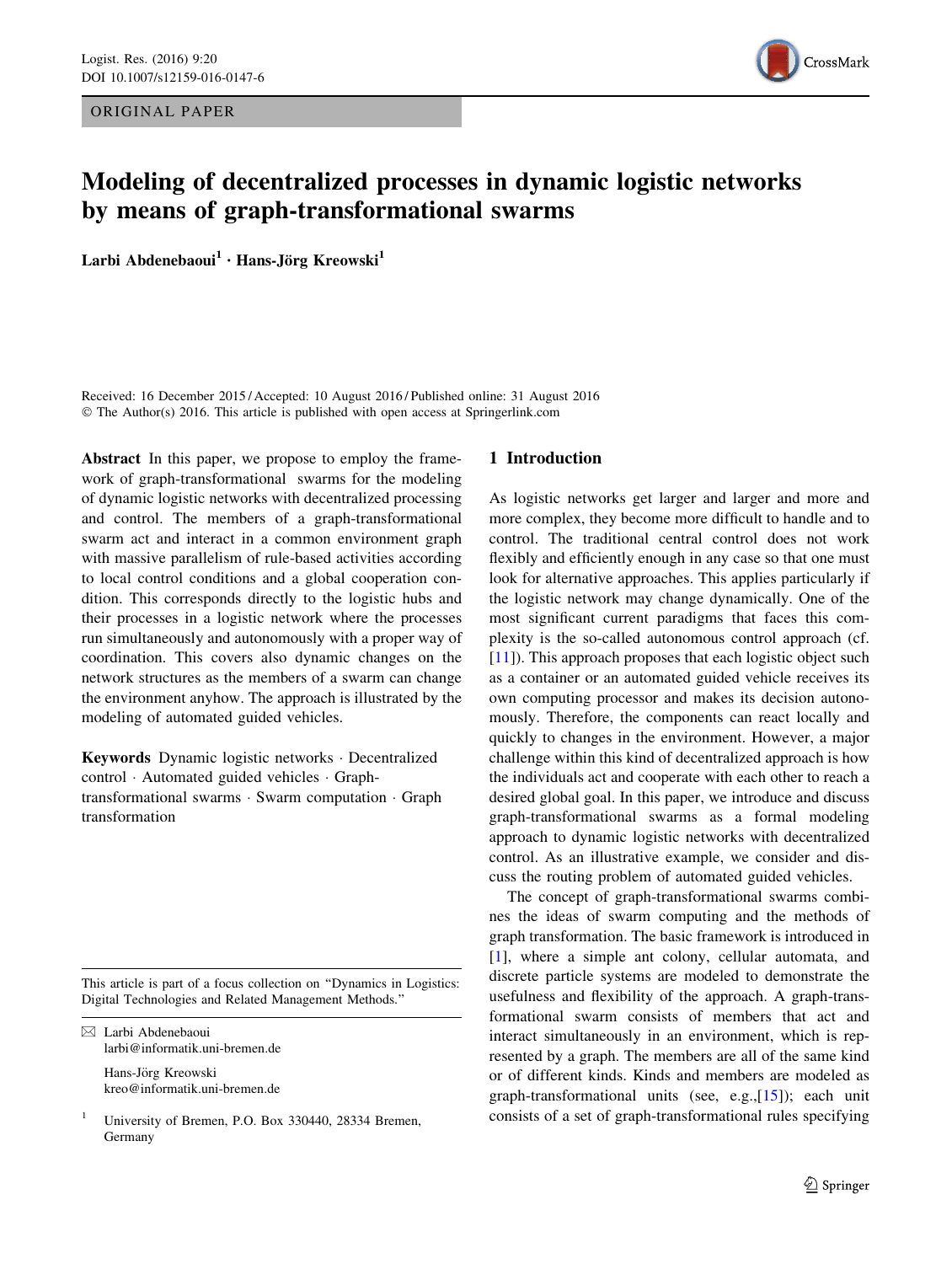the capability of members and a control condition which regulates the application of rules.

This paper is organized as follows. In Sect. 2, graphtransformational swarms are recalled starting with the basic concepts of graph transformation. Section [3](#page-3-0) discusses how graph-transformational swarms can be used to model dynamic logistic networks. To illustrate this, essential aspects of the routing problem of automated guided vehicles are modeled as graph-transformational swarms in Sect. [4](#page-5-0). Section [5](#page-11-0) concludes the paper.

### 2 Graph-transformational swarms

This section recalls the concept of graph-transformational swarms as introduced in [[1\]](#page-11-0) starting with the basic components of the chosen graph-transformational approach as far as needed in this paper (for more details, see, e.g., [\[8](#page-11-0), [14](#page-12-0), [16,](#page-12-0) [20\]](#page-12-0)).

### 2.1 Basic concepts of graph transformation

### 2.1.1 Graphs and rules

A (directed edge-labeled) graph  $G = (V, E, s, t, l)$  consists of a set  $V$  of nodes, a set  $E$  of edges such that every edge is directed and labeled, i.e.,  $s : E \to V$  and  $t : E \to V$  are mappings assigning a *source*  $s(e)$  and a *target*  $t(e)$  to each  $e \in E$  and  $l : E \to \Sigma$  is a *labeling* function for some labeling alphabet  $\Sigma$ . If the target is equal to the source, then the edge is called a loop. In the following, we call a node an *i*-node if it has an *i*-loop for  $i \in \Sigma$ . The components V, E, s, t, and l of G are also denoted by  $V_G$ ,  $E_G$ ,  $s_G$ ,  $t_G$ , and  $l_G$ , respectively.

Given two graphs  $G = (V, E, s, t, l)$  and  $H = (V', E', s', t', l')$ , a graph morphism  $g : G \to H$  is given by two mappings  $g_V : V \to V'$  and  $g_E : E \to E'$  such that  $s'(g_E(e)) = g_V(s(e)), t'(g_E(e)) = g_V(t(e))$  and  $l'(g_E(e)) =$  $l(e)$  for all  $e \in E$ . The image  $g(G) =$  $(g_V(V), g_E(E), s'', t'', l'')$  where  $s'', t''$  and l'' are restrictions of s', t' and l' to the subsets  $g_E(E)$  and  $g_V(V)$  is called a *match* of G in H. If  $g_F$  and  $g_V$  are inclusions, G is called a subgraph of H, denoted by  $G \subseteq H$ . In particular, a match of  $G$  in  $H$  is a subgraph. It should be noted that the graph morphisms yielding matches are not assumed to be injective.

A rule  $r = (L, K, R)$  consists of three graphs, the lefthand side  $L$ , the gluing graph  $K$ , and the right-hand side  $R$ such that  $L \supset K \subseteq R$ . In this paper, we consider rules that manipulate only edges (i.e., the nodes are neither deleted nor added). And when depicted, the gluing graph is omitted using the same relative positions of nodes in  $L$  and  $R$ . The edges in  $L$  and  $R$  that have the same sources, targets, labels,

and form are also not changed by the rules. K can be identified in this way as the identical parts of L and R.

In order to permit more flexibility in modeling, we consider in this paper rules with negative application conditions. This extends the notion of rules permitting to express what should not be present in a graph in order to apply a given rule. A rule with negative application condition  $r = (N, L, K, R)$  consists of four components such that  $(L, K, R)$  is a rule and N is the associated *negative* application condition composed from a finite set of graphs  $N = \{C_1, \ldots, C_k\}$  called each a *negative context* such that  $L \subset C_i$  for  $i \in [k]$ . Every negative context specifies a negative part  $C_i - L$  which consists of the items of  $C_i$  that do not belong to L.

We depict a rule  $r = (N, L, K, R)$  with  $N = \{C_1, \ldots, C_k\}$ as  $N \longrightarrow R$  where N is represented as a graph with subgraph L and extra information such that the negative contexts are identified. In this representation, the dashed items of N belong to the negative parts, the remainder is L. In one case in Fig. [8,](#page-9-0) the negative part contains two edges which are enclosed by a dotted line. In all other cases, the negative part contains a single edge. In this way, all negative contexts are easily recognized

Figure 1 shows the rule *move* which is used in a modified form in Sect. [4](#page-5-0) to model the movement of an automated guided vehicle with the name  $a$  having the target  $T$ which is represented by an edge labeled by  $a, T$ . The  $(T, d)$ -edge indicates the direction in which the target T can be reached in the distance  $d$ . In this rule, there are two negative contexts. The first one is specified by the negative part consisting of the dashed edge labeled by  $a''$ ,  $T''$  and its source node. It means that the vehicle *a* can move into the new position only if there is no other (concurrent) vehicle that can occupy the same next position. The second negative context is specified by the negative part that consists of the dashed edge labeled by  $a', T'$  requiring that the vehicle  $a$  can move into the new position only if there is no other vehicle present there. The gluing graph consists of the three nodes and the edge labeled by  $T$ ,  $d$ .

The application of a rule  $r = (L, K, R)$  to a graph G replaces a match of  $L$  in  $G$  by  $R$  such that the match of  $K$  is kept. More explicitly, let  $g: L \to G$  be the graph morphism yielding the match  $g(L)$ . Then, the resulting graph H is obtained by removing  $g(L) - g(K)$  from G and adding  $R - K$ . All edges keep theirs sources, targets, and labels with the exception of edges in  $R - K$  with sources or

Fig. 1 A graph-transformational rule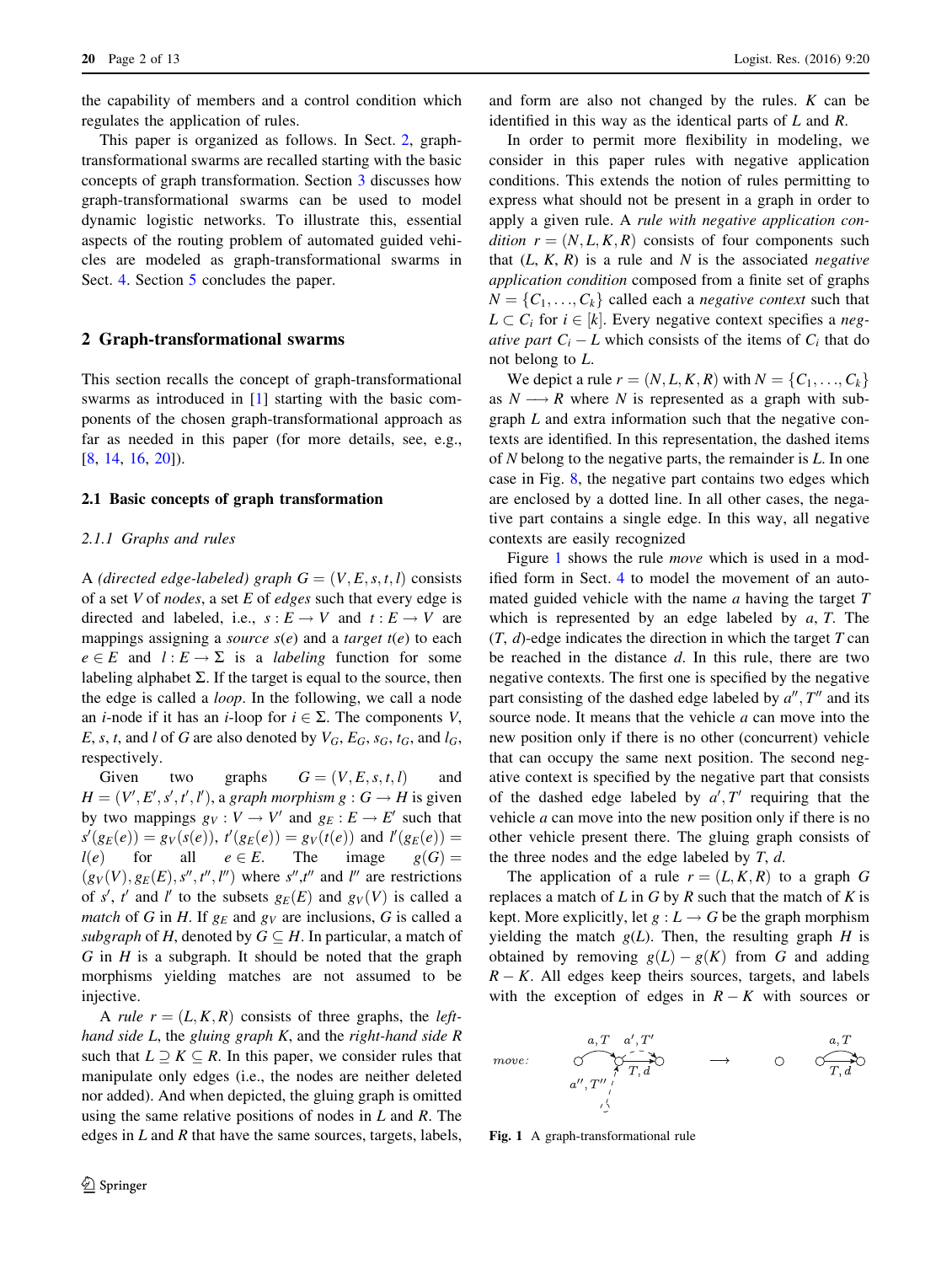<span id="page-2-0"></span>targets in K. If  $e \in E_R - E_K$  with  $s_R(e) \in V_K$  (or  $t_R(e) \in V_K$ ), then  $s_H(e) = g_V(s_R(e))$  (or  $t_H(e) = g_V(t_R(e))$ resp.).

A rule with negative condition  $(N, L, K, R)$  with  $N =$  $\{C_1, \ldots, C_k\}$  is applied in the same way as  $(L, K, R)$  provided that, for  $i \in [k]$ , the match of L cannot be extended to  $C_i$ . This means that a rule can only be applied if none of its negative contexts is around.

Hence, the application of the rule move moves forward an  $(a, T)$ -edge (i.e., the target node becomes the source node) provided that in the new position, there is no other  $(a', T')$ -edge. And there is no other  $(a'', T'')$ -edge having the same target node.

A rule application is denoted by  $G \Longrightarrow H$  where H is the resulting graph and called a direct derivation from G to H.

As an example of a rule application, let us consider the graph G with the explicitly given subgraph in Fig. 2 (The dots in the graph indicate that the graph G may actually contain more items than the depicted subgraph). There is an  $(a, T)$ -edge meaning that the vehicle  $a$  has the target  $T$ . Moreover, there are four edges ahead, but one is occupied by vehicle  $a'$  and another one is not accompanied by a  $(T, d)$ -edge so that target T is not reachable with minimal distance in this direction. Two options remain to complete a match of the left-hand-side of rule move that avoid the negative context. One is chosen non-deterministically to derive the graph  $H$  where the vehicle  $a$  is moved forward by one edge. Continuing in this way, the vehicle  $a$  will reach its destination  $T$  eventually following always the directions with minimal distance.

A sequence  $G = G_0 \Longrightarrow_{r_1} G_1 \Longrightarrow \cdots \Longrightarrow_{r_m} G_m = H$  is

called a *derivation* from  $G$  to  $H$  of length  $m$ .

Given the rules  $r_i = (N_i, L_i, K_i, R_i)$  for  $i = 1, \ldots, n$ , the parallel rule  $p = (L, K, R)$  is given by the disjoint unions of the components, i.e.,  $L = \biguplus_{i=1}^{n} L_i, K = \biguplus_{i=1}^{n} K_i, R =$  $\biguplus_{i=1}^{n} R_i$ . If  $g_i: L_i \to G$  for  $i = 1, ..., n$  are some graph morphisms from  $L_i$  in some graph  $G$ , then this induces a graph morphism  $g: L \to G$  defined, for all  $i = 1, \ldots, n$ , by  $g_V(v) = g_{i,V}(v)$  for all  $v \in V_{L_i}$  and  $g_E(e) = g_{i,E}(e)$  for all  $e \in E_{L_i}$ . Therefore, matches of parallel rules are composed

Fig. 2 A rule application

of matches of their component rules. As we use parallel rules only in this way, there is no need to carry the negative application conditions over to the level of parallel rules. Negative application conditions are only checked for component rules.

Two direct derivations  $G \Longrightarrow H_1$  and  $G \Longrightarrow H_2$  of rules r and  $r'$  are (parallel) independent if the corresponding matches intersect only in gluing items. Due to the parallelization theorem in [\[13](#page-12-0)], we can use the following fact: A parallel rule  $p = \sum_{i=1}^{n} r_i$  can be applied to G if the rules  $r_i$ for  $i = 1, \ldots, n$  can be applied to G and the matches are pairwise independent. This allows the use of massive parallelism in the context of graph transformation based on local matches of component rules which are much easier to find than matches of parallel rules.

#### 2.1.2 Control conditions and graph class expressions

A control condition C is defined over a finite set P of rules and specifies a set SEM(C) of derivations. Typical control conditions are regular expressions over P. The regular expressions have the form r for some rule r or  $e$ ;  $e'$  or  $e|e'$ or  $e^*$  where e and  $e'$  are regular expressions themselves. The satisfaction of a control condition in the form of a regular expression is defined as follows. A direct derivation applying r satisfies r. A derivation satisfies  $e$ ;  $e'$  if an initial section of the derivation satisfies  $e$  and the rest  $e'$ . It satisfies  $e|e'$  if it satisfies e or e'. It satisfies  $e^*$  if it satisfies  $e^n$ for some  $n \in N$  where  $e^0 = \lambda$  and  $e^{(n+1)} = e^n$ ; e. A derivation of length 0 satisfies  $\lambda$ . Alternatively to  $e^*$ ,  $e!$  is used. A derivation satisfies  $e!$  if it satisfies  $e^n$ , but not  $e^{(n+1)}$ , i.e., e is followed as long as possible. We use also priority conditions of the form  $r \lt r'$  requiring that r can only be applied if  $r'$  is not applicable. Moreover, control conditions can be combined by logical operations of which we use the conjunction and with the obvious meaning:  $C\&C'$  are satisfied if C and C' are satisfied. The expression  $e|e'$  can be restricted by the priority condition  $e < e'$  which requires that e is applied only if  $e'$  is not applicable. Other examples of control conditions that are used in this paper

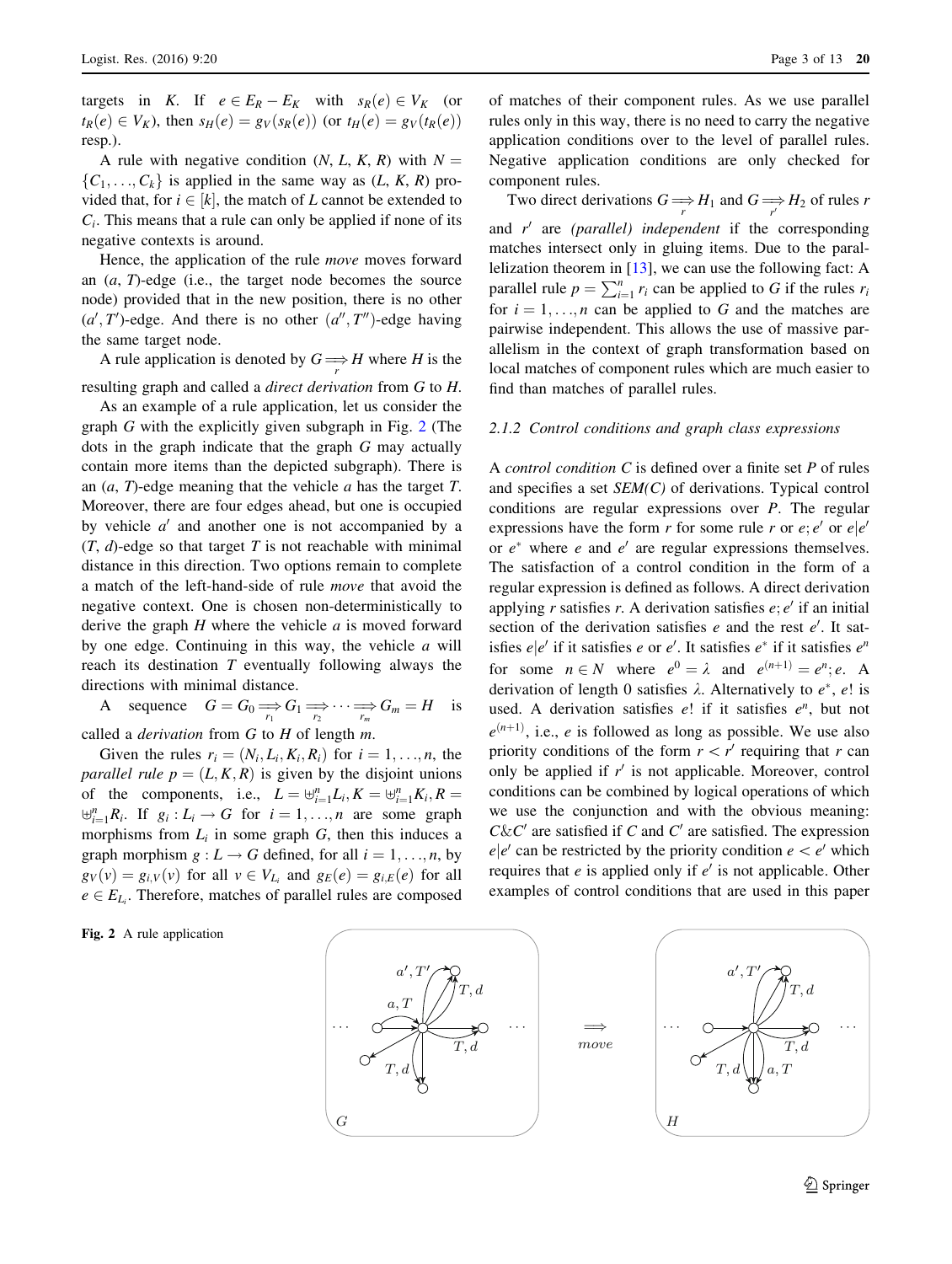<span id="page-3-0"></span>are the expression  $||r||$  and  $[r]$ .  $||r||$  requires that a maximum number of rule  $r$  be applied in parallel.  $[r]$  requires that the rule r may be applied or not.

A graph class expression X specifies a set of graphs denoted by  $SEM(X)$ . We use the graph class expressions distance and  $id$ -looped(distance). The set  $SEM$ (distance) contains all graphs without loops and without parallel edges (i.e., loop-free and simple graphs) where each edge is labeled with a distance (i.e., a value  $d \in \mathbb{N}$ ). The set  $SEM(id$ -looped $(distance)$  contains all graphs that are obtained from the graphs in SEM(distance) as follows: The nodes are numbered from 1 to the number of nodes, and every node gets a loop labeled with its number. These graphs are called id-looped distance graphs. While the underlying distance graphs provide the significant information, the id-loops are added for technical reasons because they allow a direct access to nodes via rule applications.

#### 2.1.3 Graph-transformational units

A graph-transformational unit is a pair  $gtu = (P, C)$  where  $P$  is a set of rules and  $C$  is a control condition over  $P$ . The semantics of gtu consists of all derivations of the rules in P allowed by C. A unit gtu<sub>0</sub> is *related* to a unit gtu if gtu<sub>0</sub> is obtained from gtu by renaming identifiers and relabeling edges. The set of units related to  $gtu$  is denoted by  $RU(gtu)$ .

### 2.2 Graph-transformational swarms

A graph-transformational swarm consists of members of the same kind or of different kinds. All members act simultaneously in a common environment represented by a graph. The number of members of each kind is given by the size of the kind. While a kind is a graph-transformational unit, the members of this kind are modeled as units related to the kind so that all members of same kind are alike.

A swarm computation starts with an initial environment. It consists of iterated rule applications requiring massive parallelism meaning that each member of the swarm applies one of its rules in every step. The choice of rules depends on their applicability and the control conditions of the members as well as on a cooperation condition. Moreover, a swarm may have a goal given by a graph class expression. A computation is considered to be successful if an environment is reached that meets the goal.

Definition 1 (swarm) A swarm is a system  $S =$  $(I, K, s, m, c, g)$  where I is a graph class expression specifying the set of *initial environments*,  $K$  is a finite set of graph-transformational units, called kinds, s associates a size  $s(k) \in \mathbb{N}$  with each kind  $k \in K$ , m associates a family

of *members*  $(m(k)_i)_{i \in [s(k)]}$  with each kind  $k \in K$  with  $m(k)$ ,  $\in RU(k)$  for each  $i \in [s(k)]$ , c is a control condition called *cooperation condition*, and  $g$  is a graph class expression specifying the  $goal$ .

A swarm may be represented schematically displaying the components initial, kinds, size, members, cooperation, and goal followed by their respective values.

Definition 2 (swarm computation) A swarm computation is a derivation  $G_0 \Longrightarrow_{p_1} G_1 \Longrightarrow \cdots \Longrightarrow_{p_q} G \subset \text{SEM}(I)$   $p_q \to \sum_{p_1} P_q$ such that  $G_0 \in SEM(I), p_j = \sum_{k \in K} \sum_{i \in [s(k)]} \sum_{j_{ki}}$  with a rule  $r_{j_{ki}}$  of  $m(k)$  for each  $j \in [q]$ ,  $k \in K$  and  $i \in [s(k)]$ , and c and the control conditions of all members are satisfied. The computation is successful if  $G<sub>a</sub> \in SEM(g)$ .

That all members must provide a rule to a computational step is a strong requirement because graph-transformational rules may not be applicable. In particular, if no rule of a swarm member is applicable to some environment, no further computational step would be possible and the inability of a single member stops the whole swarm. To avoid this global effect of a local situation, we assume that each member has the empty rule  $(\emptyset, \emptyset, \emptyset, \emptyset)$  in addition to its other rules. The empty rule gets the lowest priority and is only applied if no other rule of the member can be applied or is allowed by the control condition of the member or the cooperation condition of the swarm. In this way, each member can always act and is no longer able to terminate the computation of the swarm. In this context, the empty rule is called sleeping rule. It can always be applied, is always parallel independent with each other rule application, but does not produce any effect. Hence, there is no difference between the application of the empty rule and no application within a parallel step.

# 3 From swarms in nature to logistic networks as graph-transformational swarms

In this section, we argue that graph-transformational swarms as introduced in the previous section are appropriate means to model dynamic logistic networks. Several approaches to swarm computation including graph-transformational swarms mimic swarms in nature as pointed out in Sect. [3.1](#page-4-0) in more detail. The interesting aspect is that already swarms in nature solve problems closely related to logistics. Moreover and more interesting in the context of this paper, a closer look the other way round at dynamic logistic networks in Sect. [3.2](#page-4-0) reveals that they can be considered as graph-transformational swarms.

 $\overline{1[n] = \{1, \ldots, n\}}$ .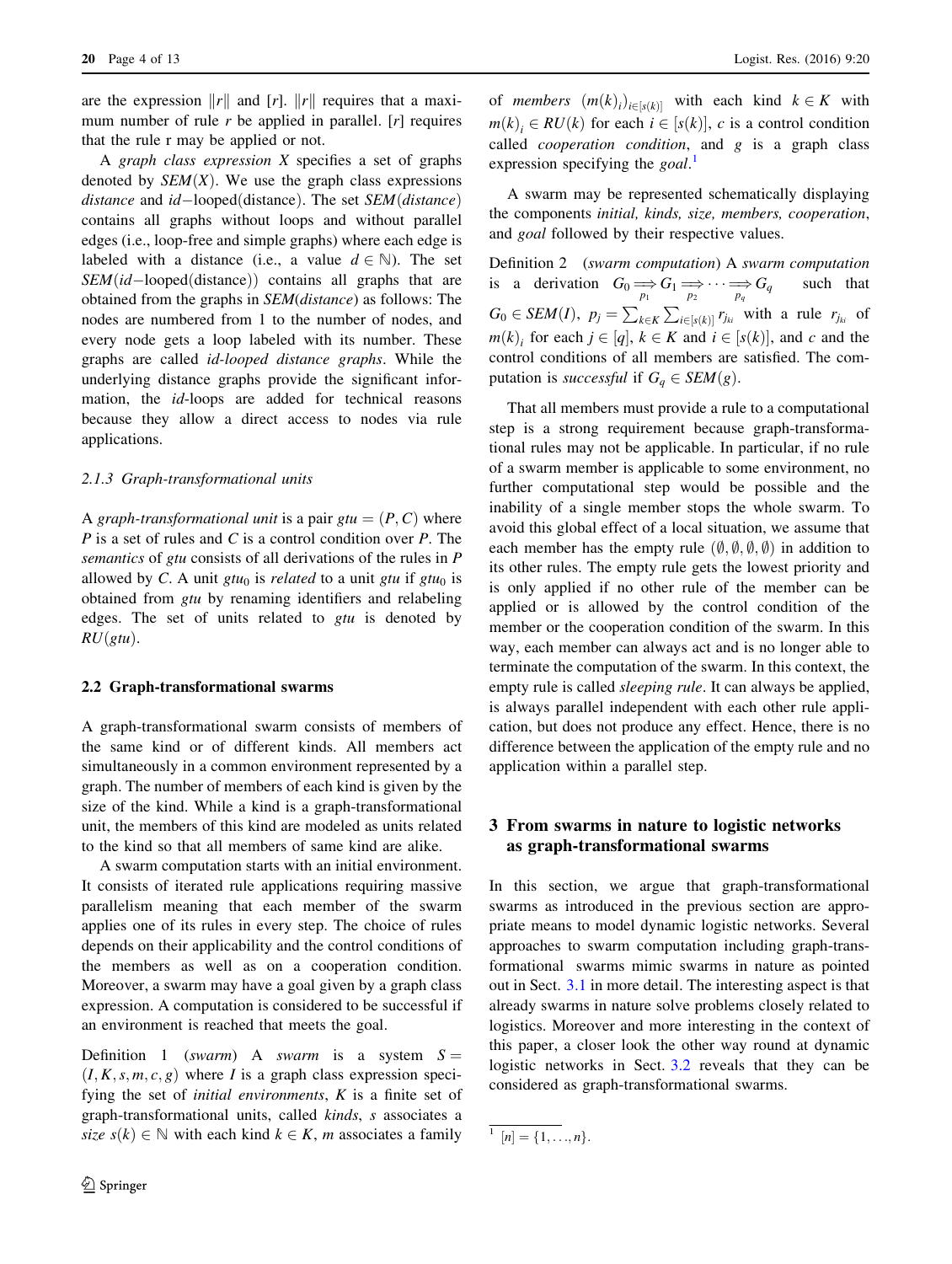#### <span id="page-4-0"></span>3.1 Relating swarms in nature with logistics

The proposed framework is inspired by the swarm behavior in nature which describes the group behavior of social animals. Several studies agree on the assumption that the swarm behavior results from relatively simple rules on the individual level (see, e.g., [[4–6,](#page-11-0) [19\]](#page-12-0)). In biology, the underlying mechanism is also known as self-organization: The individuals in the group interact locally with other group members and have no knowledge of the global behavior of the entire group. Furthermore, all members play the same role without any hierarchical structure [\[4](#page-11-0)].

Using swarm behavior, social animals solve continuously complex problems. For instance, ant colonies as well as bee hives build nests and manage the resources inside it. Furthermore, they forage for food, transporting it in an efficient and flexible way. Schools of fishes and flocks of birds travel over long distances. Obviously, such phenomena have logistic aspects. Therefore, it is somewhat evident that the behavior of swarms in nature inspires to introduce concepts of artificial swarms and swarm computation that are based on the idea of self-organization to solve logistic problems. One encounters some approaches to swarm computation in the literature (see, e.g., [\[2](#page-11-0), [3,](#page-11-0) [9](#page-11-0), [12,](#page-12-0) [18\]](#page-12-0)) where logistic problems are solved as typical examples like the shortest path problem, the traveling-salespersons problem and others. One may summarize that the passage from swarms to logistics is not very long.

# 3.2 Dynamic logistic networks as graphtransformational swarms

On the other hand, consider dynamic logistic networks. Their underlying structures consist of nodes and connecting edges. The nodes represent logistic hubs of different types such as production sites, storage facilities, and car pools or—on a more detailed level—packages, containers, cars, and trucks, and the edges represent transport lines or information channels or the like. Without loss of generality, one can assume that there is always some start structure. To manage the material and information flows in a logistic network, various logistic processes are running. If the network is large and widely distributed, then it may not be meaningful to control the processes centrally. Alternatively, the logistic processes in the network may run simultaneously and independently of each other each performing its own actions and following its own autonomous control. But such a decentralized control requires coordination and cooperation whenever material or information must be exchanged carrying out the overall tasks. To coordinate autonomous logistic processes in a network in such a way that the cooperation works properly, becomes even more difficult if the network structure is dynamically

Table 1 Correspondence between dynamic logistic networks and graph-transformational swarms

| Dynamic logistic network                     | Graph-transformational<br>swarm        |
|----------------------------------------------|----------------------------------------|
| Underlying structure                         | Environment graph                      |
| Types of logistic entities                   | Kinds                                  |
| Logistic entities                            | Members                                |
| Possible actions                             | Rules                                  |
| Autonomous control                           | Control conditions                     |
| Start structures                             | Initial environments                   |
| Coordination                                 | Cooperation conditions                 |
| Tasks                                        | Goals                                  |
| Simultaneous and decentralized<br>processing | Massively parallel rule<br>application |

changing. One needs appropriate modeling methods like those provided by graph-transformational swarms.

The underlying structures of dynamic logistic networks are defined as graphs so that they correspond directly to environment graphs of graph-transformational swarms where the initial environments play the role of the start structures. The various types of logistic entities like hubs, sites, carriers, and containers together with the actions that are performed on them or affect them can be seen as kinds so that the entities themselves are the swarm members. In particular, the possible process actions correspond to the rules, and the autonomous control is reflected by the control conditions. Finally, the coordination of the processes running on the logistic networks is embodied by the cooperation conditions and the overall tasks by the goals.

Summarized in Table 1, there is a very close relationship between the main features of dynamic logistic networks and the syntactic components of graph-transformational swarms. Moreover and most interestingly, the idea of autonomous processes that run simultaneously and decentralized in a logistic network is well reflected on the semantic level of graph-transformational swarms as all the members act always in parallel.

### 3.3 The potentials of the approach

We propose in this paper to model dynamic logistic networks by means of graph-transformational swarms. In the previous subsection, one can see that the notion of such swarms covers all the main features one expects and finds in dynamic logistic networks. Nevertheless, one may wonder which particular potentials and advantages this approach provides:

1. The concept of graph-transformational swarms offers a formal framework with a precise mathematical semantics based on massive parallelism of rule applications.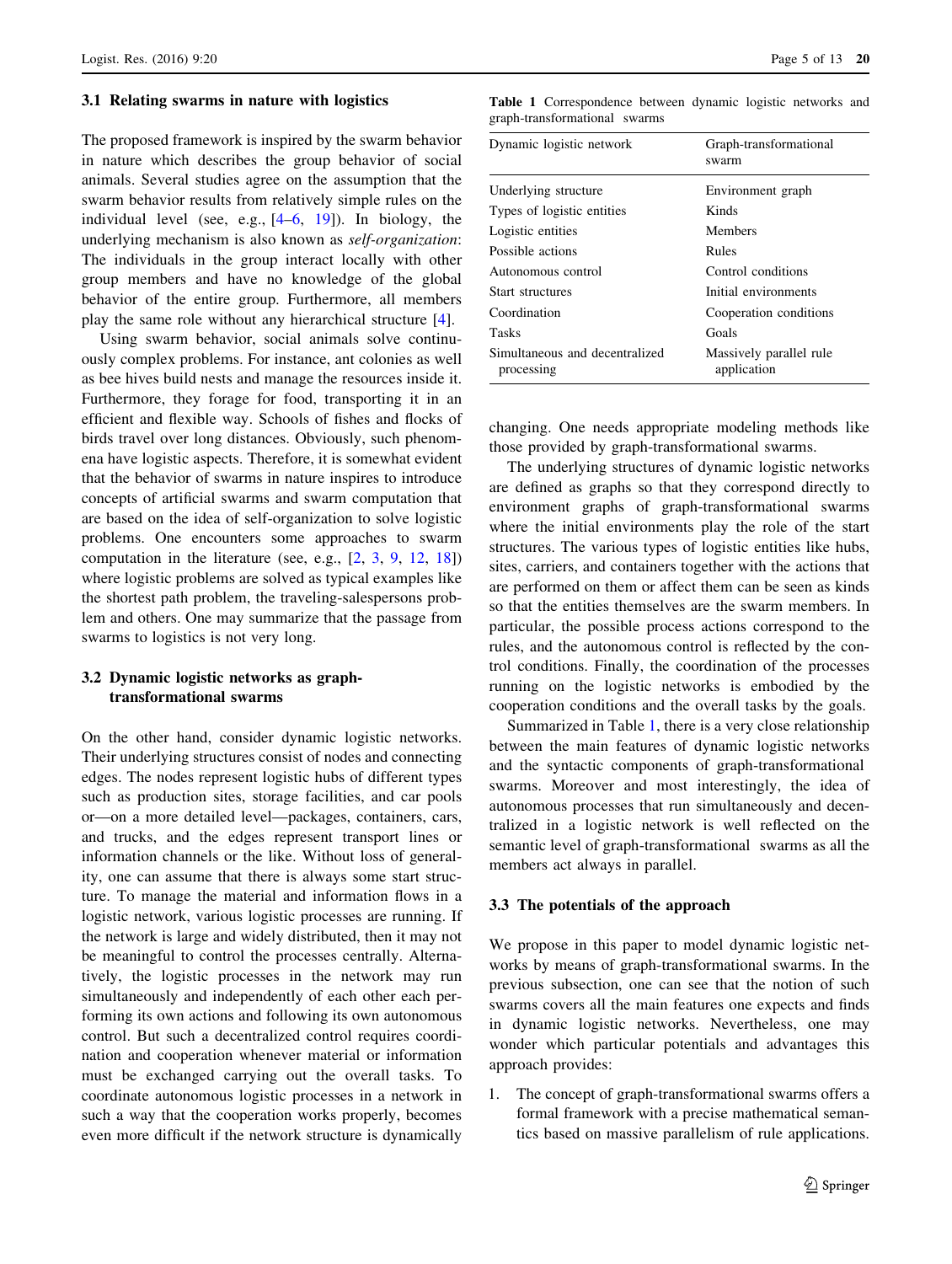- <span id="page-5-0"></span>2. As the environments are graphs and the processing is modeled by graph-transformational rules specified by four graphs each, the approach provides a fundament for visualization so that it can be considered as a visual modeling approach.
- 3. In fact, graph-transformational swarms can be executed on graph-transformational engines like GrGen.NET (see  $[10]$  $[10]$ ) or AGG (see  $[23]$  $[23]$ ) so that visual simulation is possible for illustrations, tests, and experiments of various kinds. In the next section for example, we use illustrations in Figs. [5](#page-7-0) and [9](#page-10-0) generated from GrGen.- NET. They visualize the computational steps in a simple environment in order to make it easier for a reader to understand how the developed swarm behaves. Moreover, the implementation in GrGen.NET allows us a visual testing using different graphs.
- 4. The formal semantics is based on derivations which are sequences of rule applications. Therefore, a proof technique is provided by induction on the lengths of derivations.
- 5. If one fixes the initial environment and bounds the lengths of derivations, then the behavior of graphtransformational swarms can be translated into formulas of the propositional calculus so that SAT-solvers can be employed for automatic proving of properties, as far as they are expressible in propositional calculus. A typical correctness property one would like to prove in this way is: Will the goal be reached? Another property of interest that can be proved in this way is deadlock freeness.
- 6. The approach is very flexible and generic because all the modeling concepts can be chosen from a variety of possibilities. This applies to the kind of graphs which may be directed or undirected, labeled or unlabeled, connected, simple, etc. It applies similarly to the kind of rules, of control conditions and of graph class expressions. The actual choice may depend on the application at hand or the taste of the network designers.
- 7. Graph-transformational swarms do not need extra features to make logistic networks dynamic, i.e., to allow the modeling of dynamic changes in the underlying structure. The members of the swarm perform their tasks by applying rules to the environment graph. This includes the possibility of members to change the environment structurally.

# 4 Routing of AGVs by a graph-transformational swarm

In this section, we propose a solution to the routing problem of the automated guided vehicles (AGVs) using the notion of graph-transformational swarms. Automated guided vehicles are driverless transportation engines that follow traditionally guide paths like lines on the ground. Their use is expanding rapidly in the last decades. Beside the classical application in small manufacturing systems, nowadays, the tendency is to use AGVs more and more for transport in highly complex systems including external areas like container terminals (for a general overview, see, e.g., [\[17](#page-12-0), [26\]](#page-12-0)). One of the important problems that a designer of an AGV system faces in complex areas is the collision-free routing problem. The classical way to solve this problem is the central time windows planning (see, e.g., [\[22,](#page-12-0) [24](#page-12-0), [25\]](#page-12-0)). However, the tendency in the last years is to explore more decentralized approaches (e.g., [\[21](#page-12-0), [27](#page-12-0)]). In the same vein, this section proposes a decentralized solution using the notion of graph-transformational swarms.

# 4.1 The routing swarm

We model the infrastructure where the AGVs operate as an  $id$ -looped distance graph. In a graphical representation, the nodes correspond to the ends or intersections of paths including important stations like pickup and delivery locations. The edges represent the paths or segments of paths in the infrastructure depending on their lengths. The distance of an edge can correspond to the distance of the corresponding path or to some cost of traversing it.

We propose a solution based on two stages. The first one consists of the preparation of the layout in a such way that the AGVs follow later only local information. The second one consists of the navigation process of the AGVs depending on an arbitrary task assignment.

The parameter  $m$  is the number of AGVs and can be chosen freely. The swarm has four kinds: preparator, resolver, assigner, and navigator. Their sizes are  $n, n, m$ , and  $m$ , respectively, where  $n$  is the number of nodes in the underlying graph  $G \in SEM(id-\text{looped}(\text{distance}))$ . The members are obtained by relabeling in such a way that every node in the graph gets assigned two members, one of kind preparator and the other of kind resolver, and similarly, every AGV gets assigned a member of kind assigner and a member of kind navigator. How relabeling is achieved is described below in the detailed introduction of the kinds. Syntactically, the cooperation condition is a regular expression as introduced in Sect. [2.1.2,](#page-2-0) but for kinds instead of rules. Semantically, the used cooperation condition requires that preparator is applied realizing the layout preparation followed by an arbitrary repetition of assignments each followed by an arbitrary number of conflict resolving and navigation steps. The application of a kind means that all members of this kind act in parallel according to theirs' own control conditions while all other members "sleep", i.e., they apply their sleeping rule by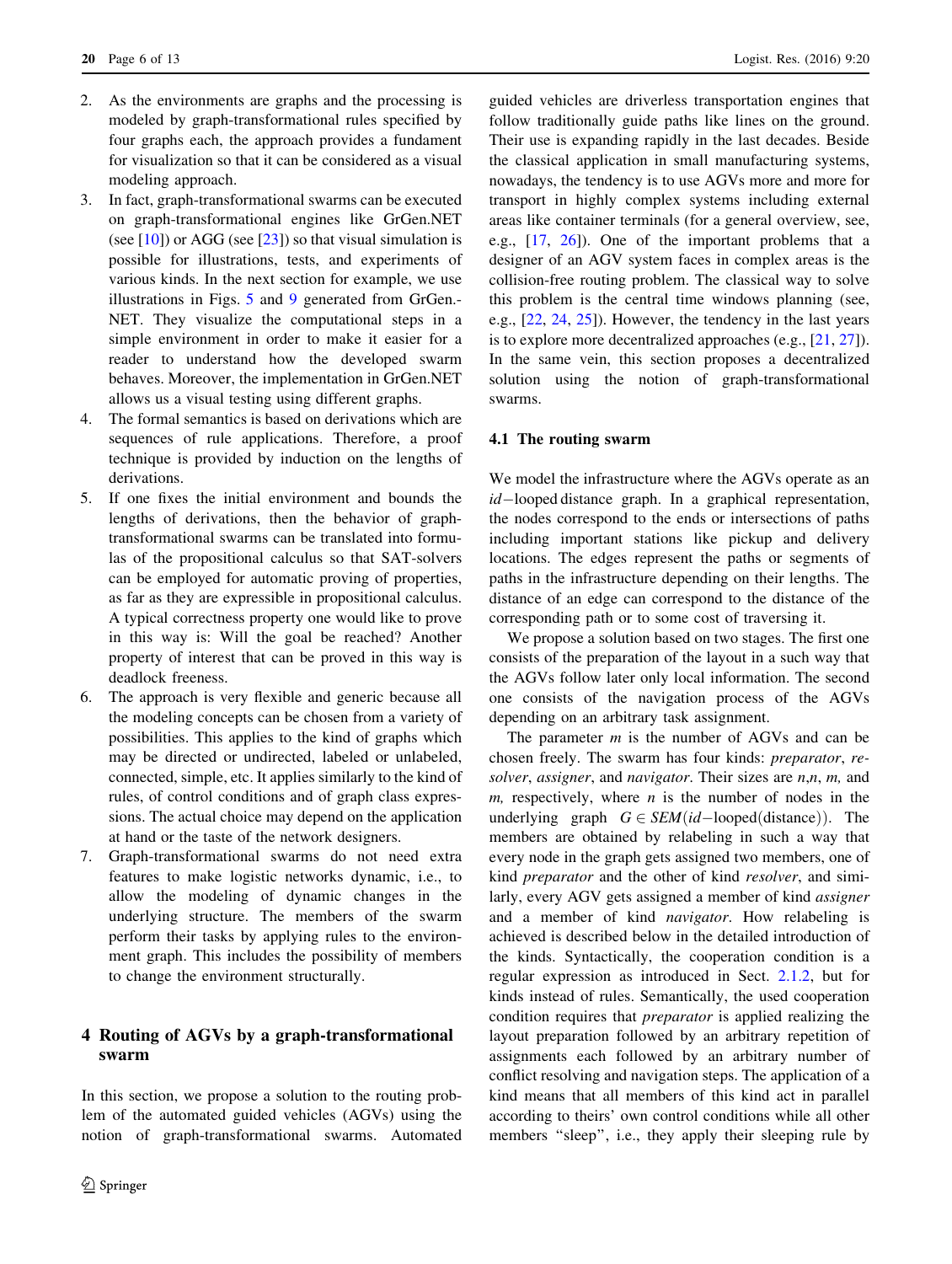| routing $(m)$ |                                                       |
|---------------|-------------------------------------------------------|
| initial:      | <i>id-looped</i> ( <i>distance</i> )                  |
| kinds:        | $preparator, resolver, assigner, navigation$          |
| size :        | $n = \text{\#nodes}, n, m, m$                         |
| members:      | <i>preparator<sub>i</sub></i> for $i \in [n]$         |
|               | <i>resolver</i> <sup>i</sup> for $j \in [n]$          |
|               | assigner <sub>k</sub> for $k \in [m]$                 |
|               | navigator <sub>l</sub> for $l \in [m]$                |
| coop:         | $preparator; (assignment; (resolver; navigation)*)$ * |
| goal:         | all vehicles arrived                                  |

Fig. 3 Schematic representation of the graph-transformational swarm routing

default. The goal is that all AGVs reach their assigned targets. The swarm is schematically presented in Fig. 3.

As mentioned before, we have implemented the swarm routing in the graph-transformational tool GrGen.NET. The resulting computation steps of an experiment with an environment composed from a very small graph, and three AGVs are used in this section to accompany the explanation of the behavior of the swarm routing. Fig. [5](#page-7-0) summarizes the layout preparation process, and Fig. [9](#page-10-0) illustrates the remainder of the computation which consists of the assignment and the conflict-free navigation of the AGVs.

#### 4.2 Layout preparation

The layout preparation equips the underlying graph with additional edges in such a way that every node in the graph can indicate to an AGV having the target  $T$  which next node can be visited to reach  $T$  with the minimal distance possible. Given an i-node, we code such an indicator as an outgoing edge  $e$  labeled with a pair  $T$ ,  $D$ . We say that  $i$  has

Fig. 4 Unit preparator

an indicator to  $T$  with the distance  $D$  using the successor  $s$ . where s is the target of e (i.e.,  $s = t(e)$ ). If D is minimal considering simple paths up to the maximal lengths l, we say that the indicator is  $l$ -minimal. If  $D$  is minimal considering all possible paths, then the indicator is optimal. A path composed from indicators to a target  $T$  is called an indicator path to T. If every node in the graph has only optimal indicators to every reachable node, then the graph is called fully indicated.

The members of kind *preparator* realize the layout preparation process. The kind preparator specified in Fig. 4 initializes this process with rule init. It adds an indicator in an X-node to a direct successor s provided that such indicator does not yet exist. The rule connect connects an Xnode with an existing indicator path to T. It is applied if a direct successor s of  $X$  exists having an indicator to  $T$  with a distance  $D_1$  provided that there is no other direct successor of X having the same target T with a distance  $D_2$  such that  $D_2 < D_1 + d$ . The rule *connect* generates an indicator to T with the new distance  $D_1 + d$  using the successor s. If an Xnode has two indicators to a target T with different distances, the rule select deletes the one with the larger distance selecting in this way the best one to be kept. The control condition requires that the rule init is applied with maximum parallelism. Afterward, the rule connect is applied followed by select both with maximum parallelism. Because of the negative application condition of init, init is applied only once for a given successor node in the whole swarm computation while connect and select are iterated as long as possible according to the control condition of preparator.



control:  $\|init\|$ ; ( $\|connect\|$ ;  $\|select\|$ )!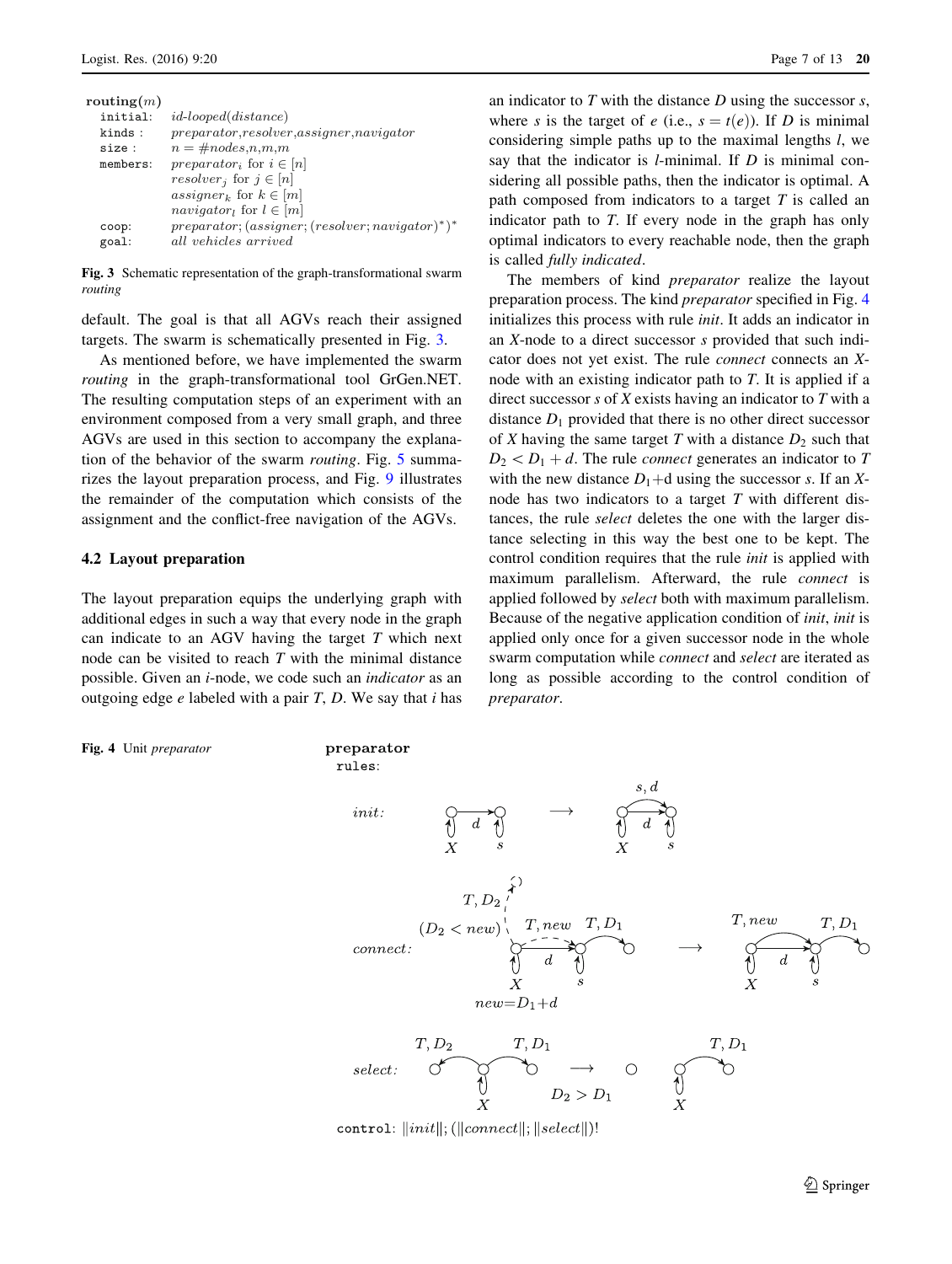<span id="page-7-0"></span>



In the swarm, there are  $n$  members of kind *preparator*. The member *preparator<sub>i</sub>* for  $i \in [n]$  is obtained from *preparator* by relabeling all occurring  $X$  with  $i$ .

Then *i* becomes a fixed label in *preparator<sub>i</sub>*. The role of the other labels must be explained now: They are placeholders for all possible values so that the rules are rather rule schemata that must be instantiated before they are applied. A control condition like  $\|$ *init* $\|$  means accordingly that the maximum number of the instantiations of the rule init must be applied in parallel. This mechanism that keeps the representation of rule sets small is used in all our examples of transformation units.

In the following, we describe how the members work together using the computation in Fig. 5 as illustrating example. In the first step, all members apply the rule init in parallel generating in every node indicators to all successor nodes (see the result of the derivation  $p_1$  in the example). In the second step, the parallel application of the rule *connect* in parallel connects all nodes to construct indicator paths of length 2. It connects also those that are already connected to indicator path of length 1 if the new distance is smaller, then the old one (in the example,  $p_2$  adds indicators in the nodes 2 and 3). In the third step, all members apply select in parallel deleting all indicators using path of lengths 2 and 1 that are not 2-minimal ( $p_3$  deletes the indicator in 2 to 1 with distance 3 keeping the minimal indicator to 1 with distance 2). Note that a node can have more than one minimal indicator to the same target (in the example, the node 3 gets two indicators to 1 with the same distance 4). By induction, one can prove that in  $2L - 1$  steps, all Lminimal indicators are constructed. If the longest path with a minimal distance is constructed, then the preparatormembers cannot apply any rule anymore (except the sleeping rule). And the constructed indicators are optimal. Because the length of such a path is shorter or equal  $n - 1$ , the number of steps is bounded by  $2n - 3$ . Summarizing, the following correctness result holds:

Theorem 1 Given an id-looped distance graph G, the swarm routing transforms it by the initial preparation phase in a fully indicated graph in a number of steps bounded by  $2n - 3$  where n is the number of nodes in G.

Note that the layout preparation process can be considered as a distributed version of the Dijkstra's shortest path algorithm (cf. [\[7](#page-11-0)]).

The behavior of the swarm in the layout preparation stage can also be interpreted as follows. In the first step, a change in the environment is introduced using the rules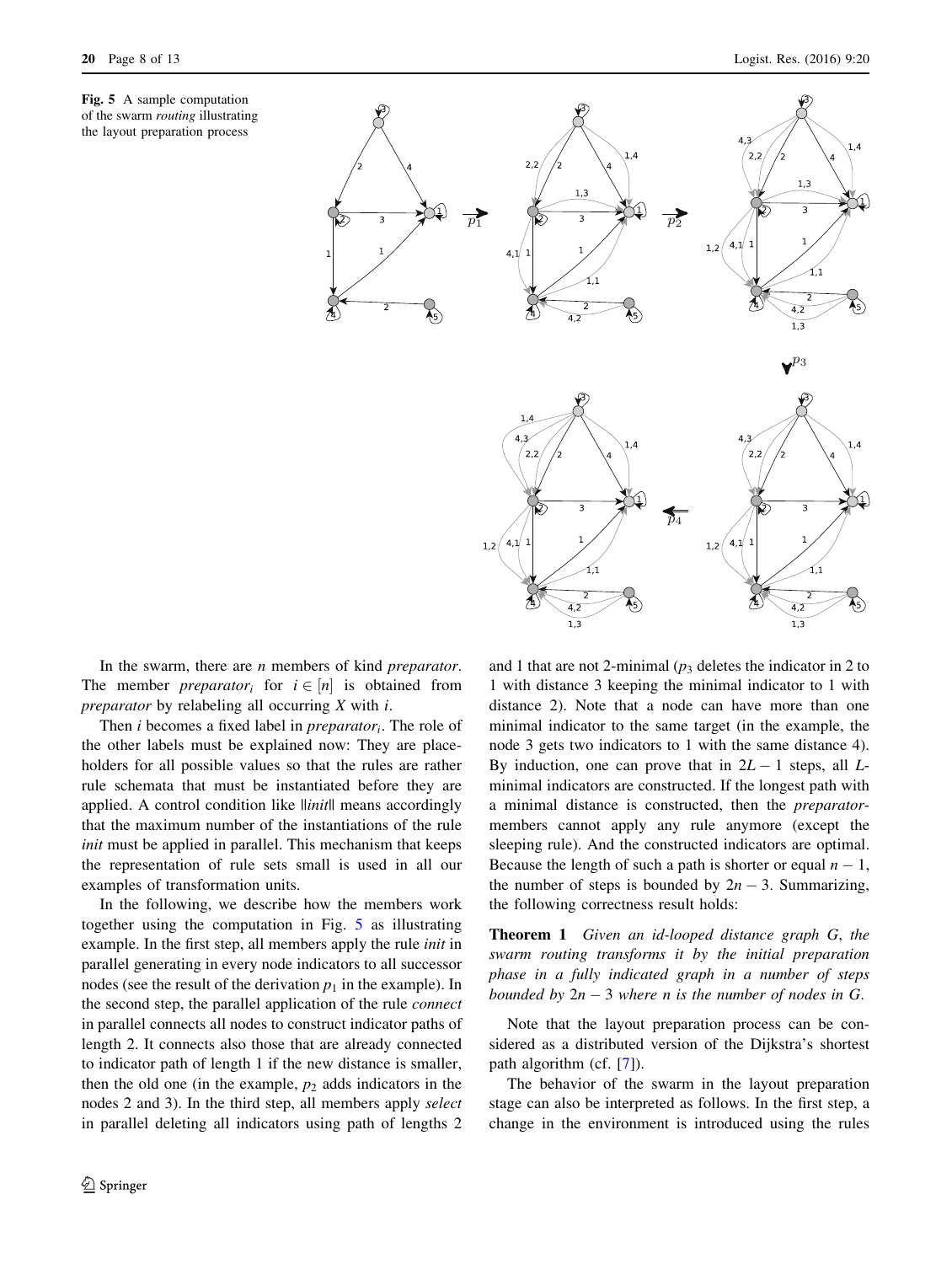init. The swarm reacts by propagating backwards this information over all nodes combining the rules connect and select of all members of kind *preparator*. In more sophisticated versions of the underlying swarm, one can consider that additional changes can occur in the environment like suppression of indicator edges. This can simulate for example a traffic congestion. Such a change can be also handled in the same way by propagating the information backward to all concerned members. For illustration purposes, we keep the preparation process simple and show in the next subsection how the automated guided vehicles can use the generated information to navigate conflict-free to their assigned targets.

#### 4.3 Assignment, conflicts resolving, and navigation

The kinds *assigner* and *navigator* model the task assignment and navigation process from the point of view of the AGVs. However, the task assignment has the most simple form serving solely the simulation purposes of the computational steps. The kind resolver models the conflict resolving from the point of view of a node where multiple AGVs have it as next destination and would like to visit the same next position which is determined by a direct successor of the underlying node.

In the following, we encode an AGV as an AGV-edge labeled by a, T, p where a is the name of the AGV,  $T \in [n]$ corresponds to its assigned target and  $p \in \mathbb{N}$  is its current priority. We call therefore a vector of nodes  $\langle n_1, n_2 \rangle$ , such that an indicator  $(T, d)$  from  $n_1$  to  $n_2$  exists, an AGV position. We consider that AGVs with target  $T$  can occupy such position with the restriction that at most one AGV can be present in a position in a given time. The priority is needed to resolve conflicts if more than one AGV compete for one position.

The kind *assigner*, as specified in Fig. 6, has just a single rule assign that creates a vehicle edge labeled with  $a, T, p$  between two arbitrary nodes provided that this position leads to the target  $T$  and is free and that the vehicle edge is not yet present in the whole graph. Note that the edges labeled by  $T, d$  in the rule *assign* have different forms meaning that they do not belong to the gluing graph of the rule. The control condition [assign] requires that the rule may be applied or not so that not every vehicle must be present any time. The members *assigner<sub>i</sub>* for  $j \in [m]$  are obtained from the kind assigner by relabeling all occurring a with  $a_i$  and the a' by  $a_k$  for  $j \neq k$ .

The kind *resolver* has a single rule *reserve* (see Fig. [7](#page-9-0)). It reserves for an incoming AGV-edge labeled by  $a$ ,  $T$ ,  $p$  a next possible position  $\langle X, s \rangle$  having an indicator T, d provided that the following four negative contexts are all satisfied. (1) There is no other concurrent AGV (represented in the rule by the incoming AGV-edge  $a_1, T_1, p_1$ )

with a higher priority  $(p_1 > p)$ , and can visit too the position  $\langle X, s \rangle$  ( see the edge  $(T_1, d_1)$  in the rule). This negative context with two edges is bordered by a dotted line to indicate that the two parts should be satisfied together. (2) The position  $\langle X, s \rangle$  is free: There is no other outgoing AGV-edge labeled by  $a_2$ ,  $T_2$ ,  $p_2$  parallel to the  $(T, d)$ -edge. (3) There is no reservation  $a_3$  for any other vehicle in the next position  $\langle X, s \rangle$ . (4) The AGV a has not yet a reservation: There is no outgoing edge labeled by a. The rule reserve adds an outgoing edge labeled by a parallel to the  $(T, d)$ -edge which indicates that the underlying position is reserved for the AGV  $a$ . The rule reserve may be applicable for two AGVs with the same priority both claiming the same next possible position  $\langle X, s \rangle$ . But the control condition requires that the rule is applied sequentially as long as possible so that only one of the potential reservations is chosen non-deterministically. The member *resolver<sub>i</sub>* for  $j \in [n]$  is derived from *resolver* by relabeling all occurring  $X$  with  $j$ . This means in particular that reservations are done sequentially at the node with the *j*-loop, but in parallel for different nodes.

The kind *navigator*, which is specified in Fig. [8,](#page-9-0) contains three rules wait, move, and arrive. The rule wait increments the priority  $p$  with 1. The rule *move* is responsible of the forward movement of the AGV until the target is reached. It moves forward the AGV a with the target  $T$  following an  $a$ -edge (which is added by a *resolver* member). If the target node is reached, the rule arrive can be applied. The rule arrive deletes the AGV-edge signaling in this way to the task assigner that the AGV  $a$  is free for a new assignment. The control condition requires that one of the rules move, arrive, or wait is applied. Therefore, wait has the lowest priority. The member *navigator<sub>k</sub>* for  $k \in [m]$ is obtained from *navigator* by relabeling all occurring a with  $a_k$ .

After the layout preparation, only members of kind assigner, resolver, and navigator are active. The assigner members create an arbitrary number less or equal  $m$  of AGV-edges in parallel. According to the parallelization theorem together with the fact that the  $T$ ,  $d$  edges in the rule assign do not belong to the gluing graph, the positions of the created AGVs are pairwise different ensuring a conflict-free assignment. Afterward, all created AGVedges act in parallel by moving forward or waiting depending on the decision of the resolver members, which



Fig. 6 Unit assigner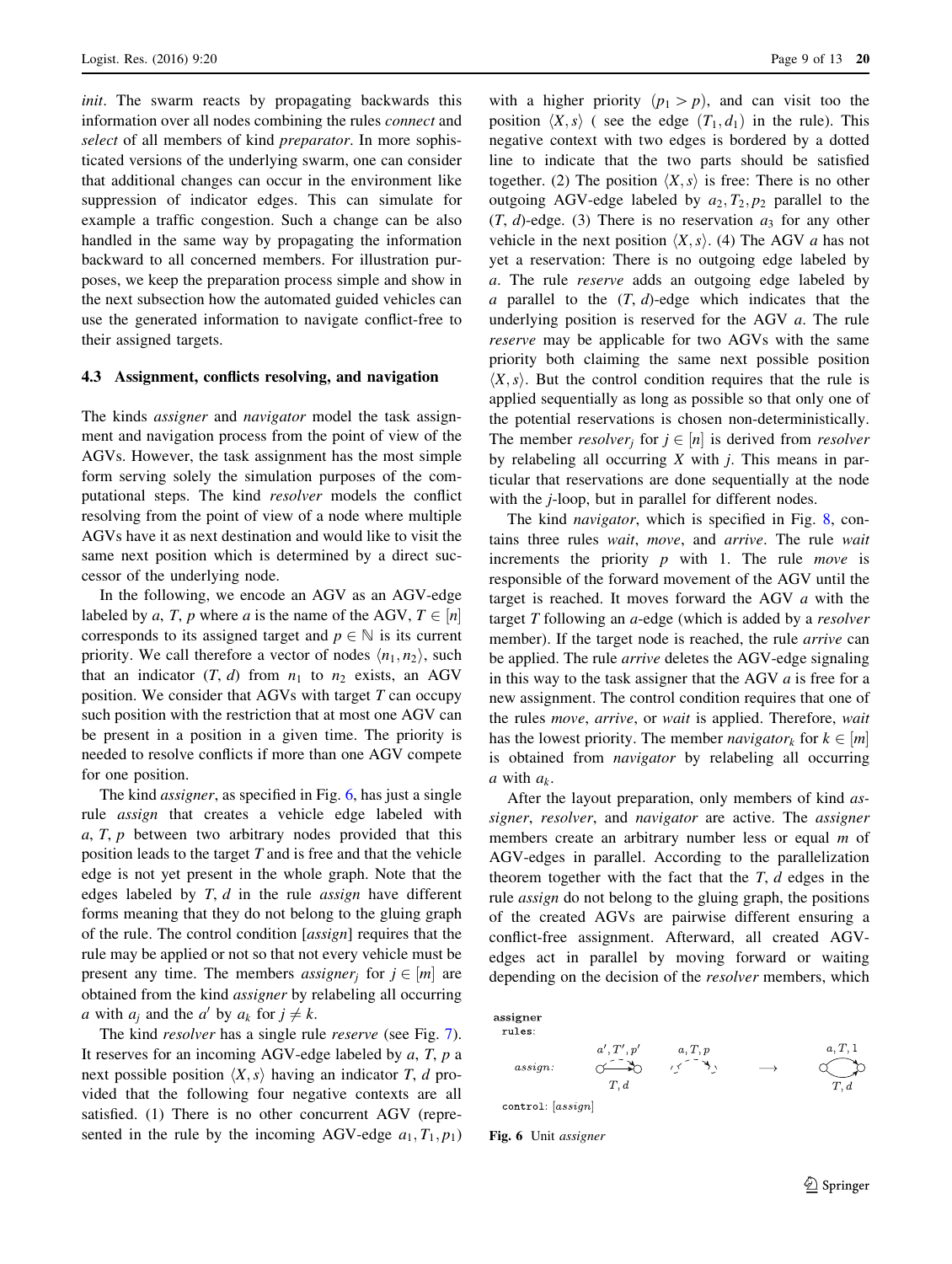<span id="page-9-0"></span>

navigator



#### Fig. 8 Unit navigator

are present in every node to check for and to resolve conflicts. They reserve the next possible position of the AGVs based on their priorities. The AGVs with a reservation are moved forward setting their priorities to one, the others that arrive to their targets become their corresponding edge deleted, all others have to wait incrementing their priorities by one. If the number of repetition is high enough, the swarm reaches its goal, otherwise the process starts again by assigning new tasks to inactive vehicles. The swarm repeats this process until the goal is reached. Especially, we have the following result.

Theorem 2 If the swarm routing reaches its goal, each AGV that has been assigned to a target reaches this target collision-free.

*Proof* Consider a computation  $G_0 \stackrel{*}{\Longrightarrow} G_n$  of the swarm routing. According to the cooperation condition, an initial section  $G_0 \stackrel{*}{\Longrightarrow} G_i$  for some *i* prepares the initial environment  $G_0$  into a graph with the properties stated in Theorem 1. And the tail  $G_i \stackrel{*}{\Longrightarrow} G_n$  is composed from sections of the form  $G_{k_j} \Longrightarrow G_{k_{j+1}} \stackrel{*}{\Longrightarrow} G_{k_{j+1}}$  for  $i = k_1 < \cdots < k_m = n$ ,  $m \ge 1$  where, for  $j = 1, \ldots, m$ , the first step is an *assign*step and the remainder repeats resolver-steps followed by *navigator*-steps. For  $m = 0$ , this is the empty sequence. Then, the theorem can be proved by induction on m. For

 $m = 0$ , no car moves so that no collision can happen. Let now the computation have  $m+1$  assign-steps. Due to the induction hypothesis, the vehicles run collision-free for the first *m* assign-steps. The  $(m+1)$ -st assign-step adds some further AGVs, but only if none of these is already present and the edges where the vehicles are assigned are not occupied. All further steps are applications of the rule reserve alternated with the applications of the rules wait, move, and arrive. A collision would only happen whenever two AGVs move onto the same edge at the same time. But such collision is impossible because the entered edge is reserved before by exactly one vehicle as discussed in detail above in the explanations of the kinds.  $\Box$ 

The swarm *routing* is designed to solve conflict-free situations where two or more concurrent AGVs want to traverse the same node. However, it should be mentioned that the presented swarm does not handle deadlocks caused from circular waits. The characterization, detection, and avoidance of such situations should be treated in future work.

Figure [9](#page-10-0) illustrates the computations in the navigation process of three AGVs  $a_1, a_2$  and  $a_3$  starting with the fully connected graph resulting from the preparation process in Fig. [5.](#page-7-0) In the first step in this stage, two AGVs are arbitrarily chosen to get assignments and the reminder is kept inactive.  $a_1$  and  $a_3$  get assigned, respectively, the targets 1 and 4 and the start positions  $\langle 3, 1 \rangle$  and  $\langle 3, 2 \rangle$  as a result of the application of the rule  $p_5 = assign_1 + assign_3 + sleep_2$ where the indices in the rules correspond to the indices of the members that apply them. After the assignment, the member  $resolver_2$  which resolves conflict in node 2 reserves the next position for the AGV  $a_3$  through generating an  $a_3$ -edge while all other members of kind *resolver* apply their sleeping rule,  $\sum_{i\in[5]\setminus\{2\}}$  sleep<sub>i</sub>. The rule  $p_7 =$  arrive<sub>1</sub> + move<sub>3</sub> + sleep<sub>2</sub> is i.e.,  $p_6 = \text{reserve}_2 +$ applied making  $a_1$  available for other assignments because it has already arrived at its target and moving forward the vehicle  $a_3$  to its reserved position. The AGV  $a_2$  is still sleeping in this step. At this point, the repetition of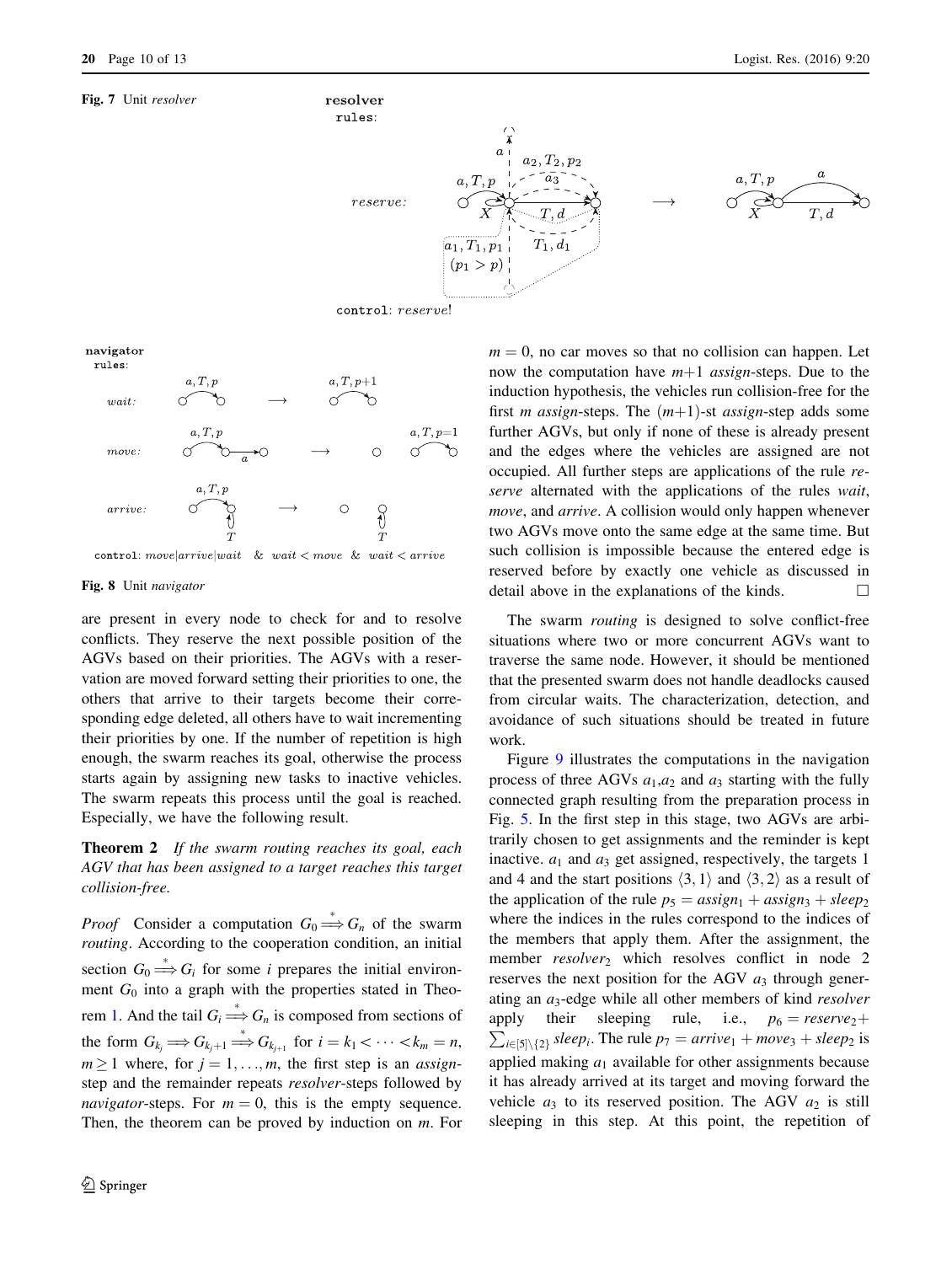<span id="page-10-0"></span>

Fig. 9 A sample computation of the swarm *routing* illustrating the navigation process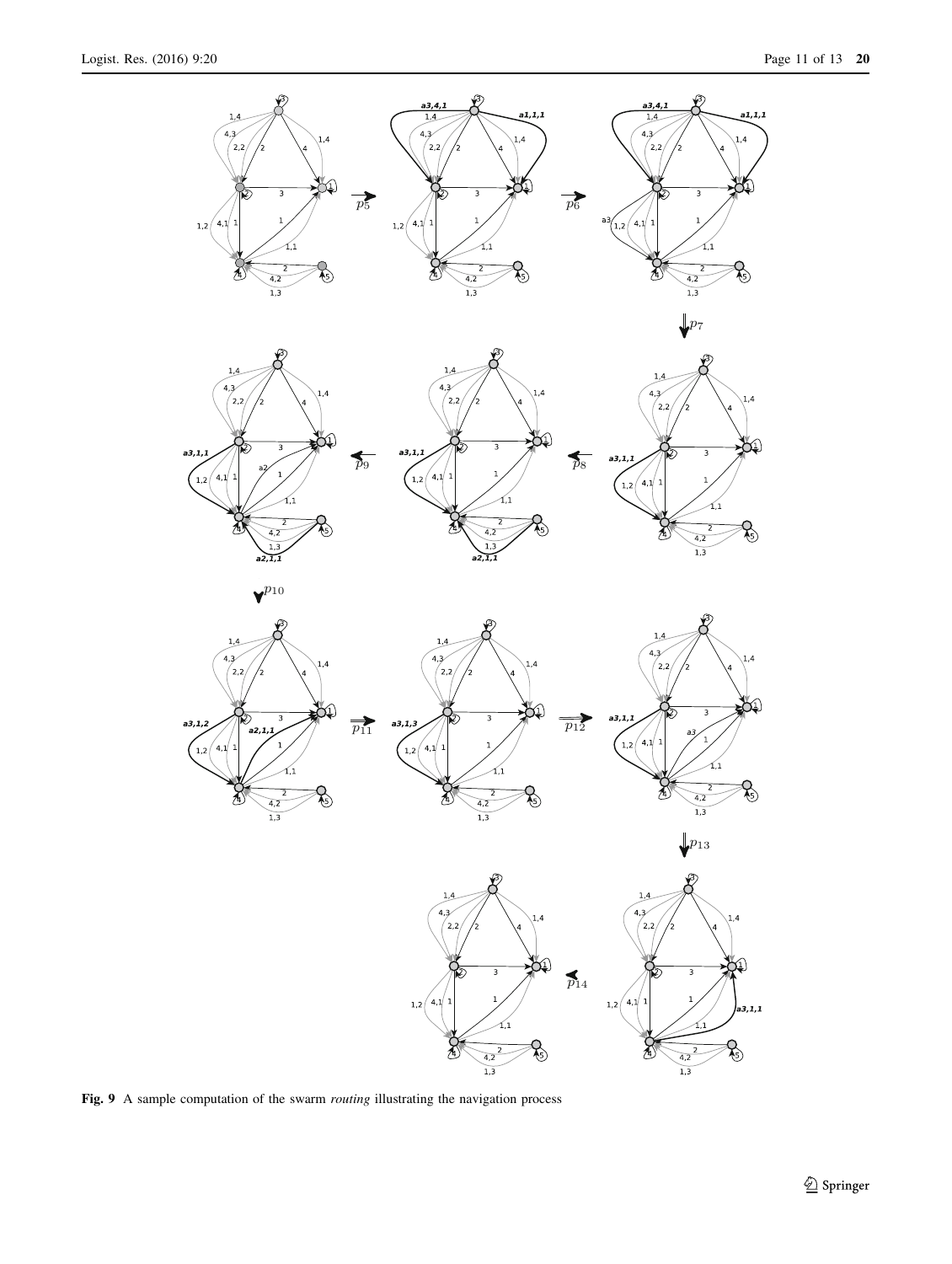<span id="page-11-0"></span>resolving and navigation is finished allowing that the assignment starts again.  $p_8 = \text{assigner}_2 + \sum_{i \in [3] \setminus \{2\}} \text{sleep}_i$ assigns the target 1 and the start position  $\langle 5, 4 \rangle$  to the AGV  $a_2$  The other members of kind *assigner* sleep because the  $a_1$  is not chosen to be assigned and  $a_3$  is already assigned. In the next step, the rule  $p_9 = resolver_4 + \sum_{i \in [5] \setminus \{4\}} sleep_i$ chooses  $a_2$  to move forward reserving the only possible next edge for it. This step illustrates the behavior of a member resolver in a situation where concurrent AGVs having the same maximal priority and want to traverse the assigned node. Namely one is chosen arbitrarily. Following this decision,  $a_2$  moves forward and  $a_3$  waits augmenting its priority by 1 as a result of the rule  $p_{10} = move_2 + wait_3 + sleep_1$ . The navigation rules yield that  $a_2$  applies its *arrive* rule and that  $a_3$  waits again because the next position is occupied, that is,  $p_{11} = arrive_2 + wait_3 + sleep_1$ . In the next two steps,  $p_{12}$  = resolver<sub>4</sub> +  $\sum_{i \in [5] \setminus \{4\}}$  sleep<sub>i</sub> reserves the next position for  $a_3$  followed by  $p_{13} = move_3 + \sum_{i \in [2]} sleep_i$  which moves it to the reserved position. In the last step, and because the last active AGV  $a_3$  arrives at its target  $p_{14} = arrive_3 + \sum_{i \in [2]} sleep_i$ , the swarm reaches its goal.

# 5 Conclusion

In this paper, we have proposed to model dynamic logistic networks with decentralized processing and control by means of graph-transformational swarms. The members of such a swarm act and interact in a common environment graph. It is a rule-based approach, the semantics of which is based on massive parallelism according to local control conditions of the members and a global cooperation condition of the swarm as a whole. As we have discussed above, this corresponds to dynamic logistic networks with their logistic hubs and their processes which run simultaneously and autonomously with a proper way of coordination. We have sketched how automated guided vehicles and their routing can be modeled by a graph-transformational swarm as an illustrative example. In this example, we have demonstrated the capability of the approach regarding visualization in the design level as well as the computation level. Furthermore, we have provided two theorems using the advantage of the formal semantics of graph-transformational swarms. In order to shed more light on the significance of the approach, we will study the following topics in future research.

1. More case studies are needed including real applications. This would allow one to test the implementation of a logistic network against a formal specification by means of graph-transformational swarms rather than against informal or semiformal models or just against the intuition of the designers.

- 2. The use of tools must be made more comfortable. At the moment, one must adapt each graph-transformational swarm separately by hand to simulate and visualize it on a graph-transformational engine or to verify properties on a SAT-solver. By fixing the syntactic features of swarm modeling, one can construct translators into the tools so that the tools run automatically on swarms and simulate and verify logistic networks in this way.
- 3. It may be meaningful to translate the modeling concepts of graph-transformational swarms into explicit modeling concepts of dynamic logistic networks. In this way, modelers of networks do not need to make themselves familiar with the swarm ideas, and they could follow their intentions directly within the edifice of ideas of logistic networks.

Acknowledgments We are grateful to the anonymous reviewers for their valuable comments on former versions of this paper.

Open Access This article is distributed under the terms of the Creative Commons Attribution 4.0 International License ([http://crea](http://creativecommons.org/licenses/by/4.0/) [tivecommons.org/licenses/by/4.0/\)](http://creativecommons.org/licenses/by/4.0/), which permits unrestricted use, distribution, and reproduction in any medium, provided you give appropriate credit to the original author(s) and the source, provide a link to the Creative Commons license, and indicate if changes were made.

### References

- 1. Abdenebaoui L, Kreowski H-J, Kuske S (2013) Graph-transformational swarms. In: Bensch S, Drewes F, Freund R, Otto F (eds) Fifth workshop on non-classical models for automata and applications-NCMA 2013, Umeå, August 13-August 14, Proceedings. Österreichische Computer Gesellschaft, pp 35–50
- 2. Blum C, Merkle D (eds) (2008) Swarm intelligence: introduction and applications. Natural computing series. Springer, New York
- 3. Bonabeau E, Dorigo M, Theraulaz G (1999) Swarm intelligence: from natural to artificial systems. Oxford University Press, Oxford
- 4. Camazine S, Franks NR, Sneyd J, Bonabeau E, Deneubourg J-L, Theraula G (2001) Self-organization in biological systems. Princeton University Press, Princeton
- 5. Couzin ID, Krause J (2003) Self-organization and collective behavior in vertebrates, volume 32 of advances in the study of behavior. Academic Press, Cambridge
- 6. Deneubourg JL, Aron S, Goss S, Pasteels JM (1990) The selforganizing exploratory pattern of the argentine ant. J Insect Behav 3(2):159–168
- 7. Dijkstra EW (1959) A note on two problems in connection with graphs. Numer Math 1(5):269–271
- 8. Ehrig H, Ehrig K, Prange U, Taentzer G (2006) Fundamentals of algebraic graph transformation (monographs in theoretical computer science. An EATCS series). Springer, Berlin
- 9. Engelbrecht A P (2006) Fundamentals of computational swarm intelligence. Wiley, New York